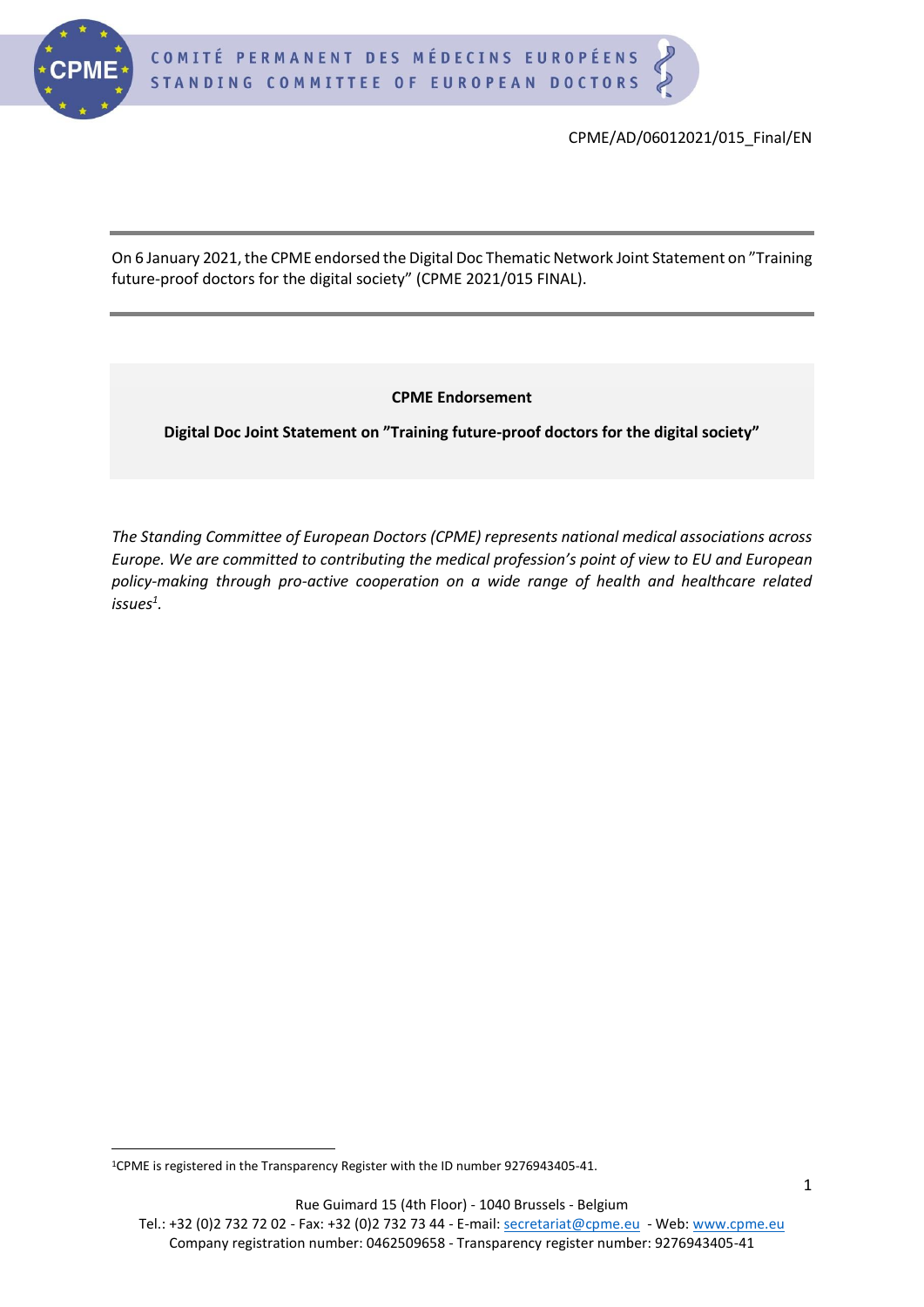**CEPT CEPT CEPT CEPT CEPT CEPT CEPT CEPT CEPT CEPT CEPT CEPT CEPT CEPT CEPT CEPT CEPT CEPT CEPT CEPT CEPT CEPT CEPT CEPT CEPT CEPT CEPT CEPT CEPT CEPT CEPT CEPT** 



### **Thematic Network**

### **Digital Doc: Training future-proof doctors for the digital society**

Digital transformation of healthcare: Training future-proof doctors is essential to get digital technologies being used in ways that contribute to better patient care, while being ethically sound and cost-effective, leading to more sustainable healthcare systems. This joint statement focuses on actions needed to prepare future and current doctors to cope with and contribute to the digital transformation of healthcare through the integration of digital competencies in the education and training curricula of medical doctors.

#### **1. Digitalisation in healthcare: there is no escape**

The digital transformation of healthcare is a complex process of change, which will significantly alter the roles of healthcare professionals. Factors driving digital transformation of healthcare include fragmentation, access problems, and unsustainable costs of healthcare, as well as suboptimal health outcomes, and health disparities. Cost and quality concerns along with changing social and disease-type demographics have created the greatest urgency for the need for change. So far the transformation has been slower than expected, but the COVID-19 pandemic has given developments an unexpected, although much needed boost. Physicians embrace the possibilities for digital communication with patients, sometimes out of necessity because otherwise waiting lists become too long and waiting rooms too full. Next to that, the healthcare sector should undergo a critical transition from a delivery system aimed at providing episodic institutional care for the treatment of illnesses to a healthcare system that supports community-based care and embraces digital tools, with greater citizen and patient involvement in the prevention and management of illness across the life span.

Current and future technological developments bring unprecedented opportunities to increase the quality of patient care and to deliver healthcare closer to patients' homes. Furthermore, new technologies could provide solutions to reduce the workload of doctors and other healthcare professionals, and to keep the healthcare systems sustainable and affordable in the future. Those digital technologies – ranging from wearable and implanted sensors to mobile health apps, from predictive methods based on electronic records to robotic carers – influence the daily practice of medical doctors and other healthcare professionals. Although it seems that patients are slowly adapting to digital health tools [BOND Internet TRENDS 2019], many doctors are unaware or unequipped to apply digital technologies. It is therefore essential to ensure that our medical doctors have the knowledge, skills and attitudes to meet the needs of today's patients while being prepared for the future. Our medical doctors need increasingly diverse qualifications in order to meet these demands.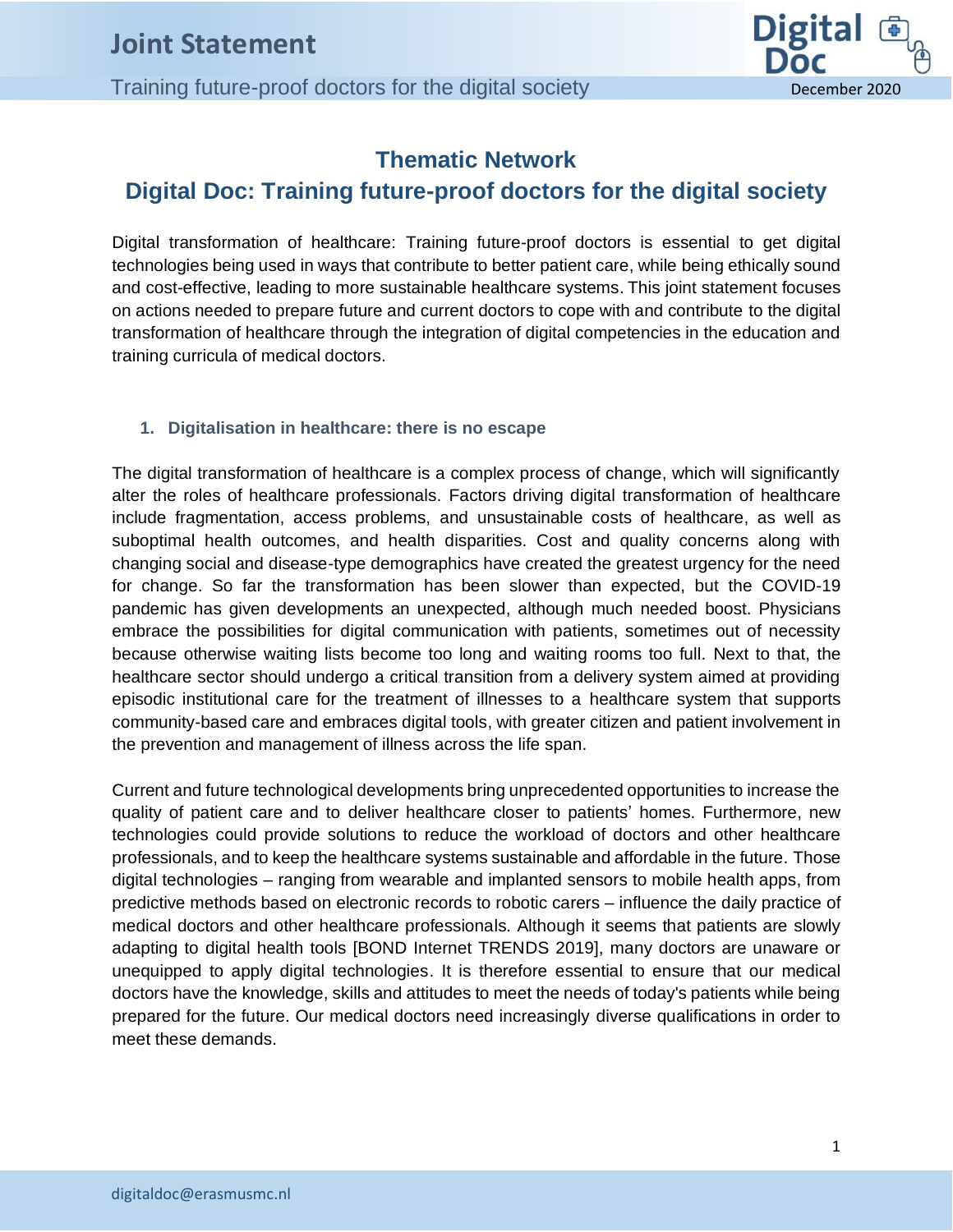## **CEPT CEPT CEPT CEPT CEPT CEPT CEPT CEPT CEPT CEPT CEPT CEPT CEPT CEPT CEPT CEPT CEPT CEPT CEPT CEPT CEPT CEPT CEPT CEPT CEPT CEPT CEPT CEPT CEPT CEPT CEPT CEPT**



#### **2. Reality check: challenges remain**

To allow the digital transformation and to facilitate the use of new technologies, healthcare systems should be appropriately equipped for implementation and seamless adoption of such innovations. Their very promising opportunities notwithstanding, these new technologies should at all times be critically assessed for their best uses and added value. So far, many technologies still require a great deal of development to actually change and improve healthcare systems in Europe. It is important that the general belief in technology and its ability to solve problems should not come at the expense of evidence-based medicine and efficiency research. This means that we do not only need our medical doctors to **deal with new technologies**, we *also* need them to **critically assess** these technologies **and deliver an active contribution to their development**.

In that regard, attention should be paid to the reluctance of doctors to use technology, because they fear to lose control or even their job. This means that the digital transformation must be understood by all actors as a long-term disruptive process of change and innovation, which will change the roles of medical doctors including their collaboration with other healthcare professionals. Since this will be an evolutionary process, meaning that these new roles have not yet been established, the exact implication for education is difficult to determine, but must be anticipated.

Medical doctors will not only need to integrate and further develop the newest technologies but also acquire new sets of knowledge, skills and attitudes to evolve with and take advantage of the digital technological progress taking place in healthcare. Furthermore, awareness of ethical, legal and societal implications of new digital tools will become crucial for future healthcare workers.

Although internationally many educational leaders and healthcare professionals recognize the need, the required new skills and competences have not yet found their way into curricula and training programs of our student doctors. Neither have they become part of the professional development programmes offered to health care professionals throughout their career. Much needs to be done in this area of education and training, in order for medical doctors, and other healthcare professionals, healthcare systems and – not in the least – patients to fully benefit of these technological advancements.

#### **3. Recommendations: from challenges to opportunities!**

In order to support medical schools and (university) hospitals to advance digital knowledge, skills and attitudes as a new core component of medical curricula, we underline the following points and recommendations.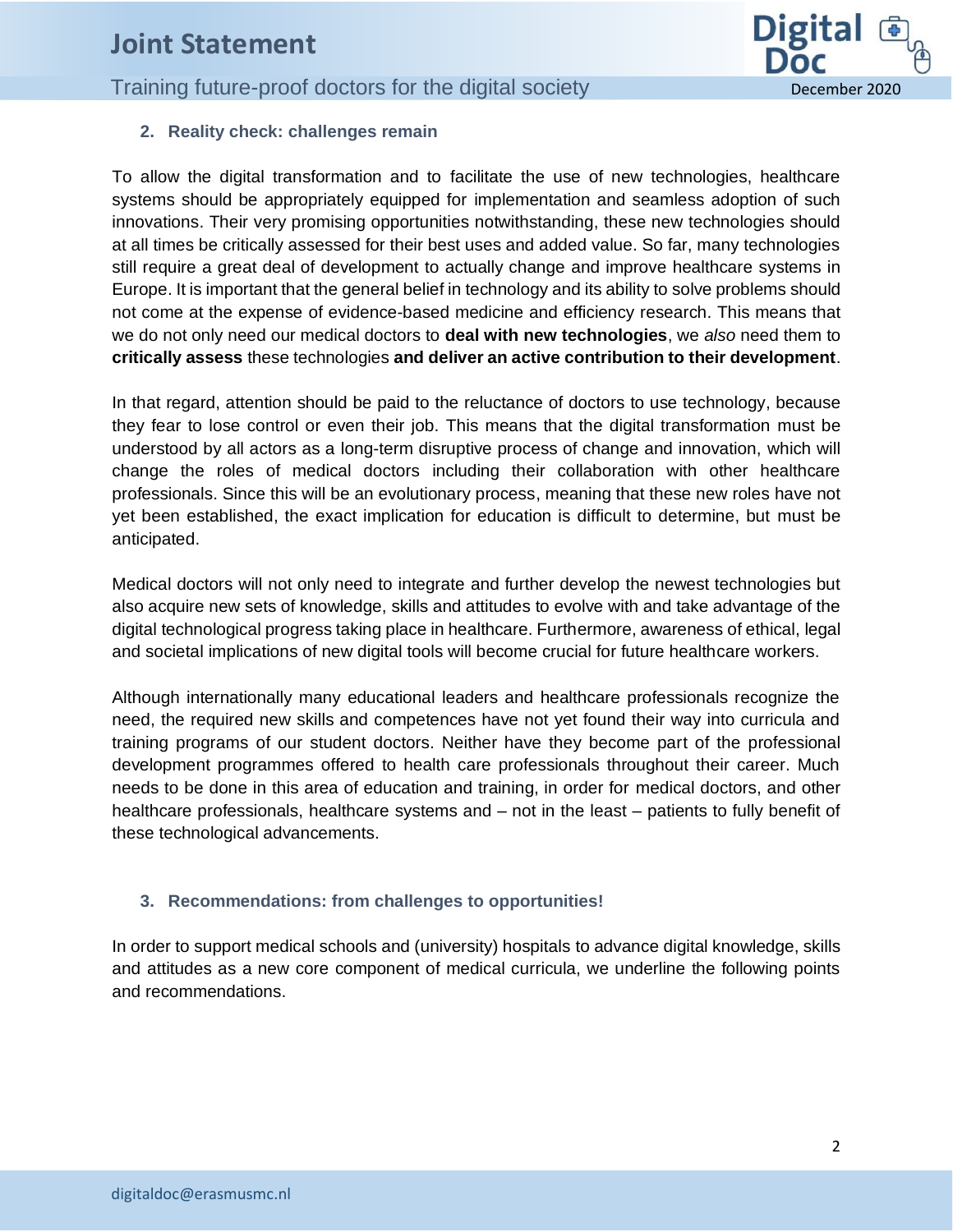## **CEPT CEPT CEPT CEPT CEPT CEPT CEPT CEPT CEPT CEPT CEPT CEPT CEPT CEPT CEPT CEPT CEPT CEPT CEPT CEPT CEPT CEPT CEPT CEPT CEPT CEPT CEPT CEPT CEPT CEPT CEPT CEPT**



#### 3.1. Curriculum development

#### *3.1.1. Re-evaluation of curriculum learning outcomes*

The pressure on medical curricula is high. The curricula are already packed with amongst others courses related to medical knowledge, clinical skills and important competencies in leadership, communication, collaboration. Stakeholders (medical experts, patients, students) should have a dialogue to critically reassess the current medical curriculum to replace less relevant and slightly outdated content with new content related to digital knowledge, skills and attitudes. Integration of digital health aspects into existing healthcare and clinical(ly)(-related) subjects, such as law and ethics, supports learning in context and saves curriculum space. ►On this basis, the educational institutions should develop action plans and ensure rapid implementation.

#### *3.1.2. Learning outcomes for all medical doctors*

► We propose the following necessary digital knowledge, skills, competencies to guide education and training materials for medical students and both junior and senior doctors to be equipped to deliver modern healthcare.

- $\circ$  Understand the technological concepts, e.g. concepts of e-Health, telehealth, machine and deep learning and robotics, and be able to use these technologies effectively in the daily practice of healthcare.
- $\circ$  Understand and be able to critically assess healthcare relevant types of data, data processing, the value of algorithms relevant to healthcare and of digitally assisted diagnostic, therapeutic and prognostic processes.
- $\circ$  Assess the (added) value, limitations and risks of new technologies, such as AI, Big Data and e-health applications, based on scientific research, for all stakeholders taking into account patient safety, patient value, patient trust, accountability and cost-effectiveness.
- $\circ$  Be able to work in a multidisciplinary team and actively contribute to innovation projects in digital healthcare
- $\circ$  Reflect on the ethical, legal and societal implications of those new technologies, and the technological development of healthcare.
- $\circ$  Be able to communicate with people working in the technology sector as well as being able to translate and communicate (digital) technologies with other healthcare workers and patients.
- $\circ$  Be able to effectively communicate with patients via electronic media, taking into account possible psychological, social and ethical implications of electronic communication.
- o Identify new technologies and trends and understand how daily practice can be improved using technology and continuous innovation.

The digital transformation in healthcare further emphasizes the need for attention to multidisciplinary communication, collaboration and decision-making in medical curricula and training programs. In line, medical doctors should be trained to collaborate with people around their own data produced from wearables and also use this information for disease prevention. ►All those digital competencies should be a constitutive component of future accreditation and certification frameworks for the initial, further and advanced training of medical doctors.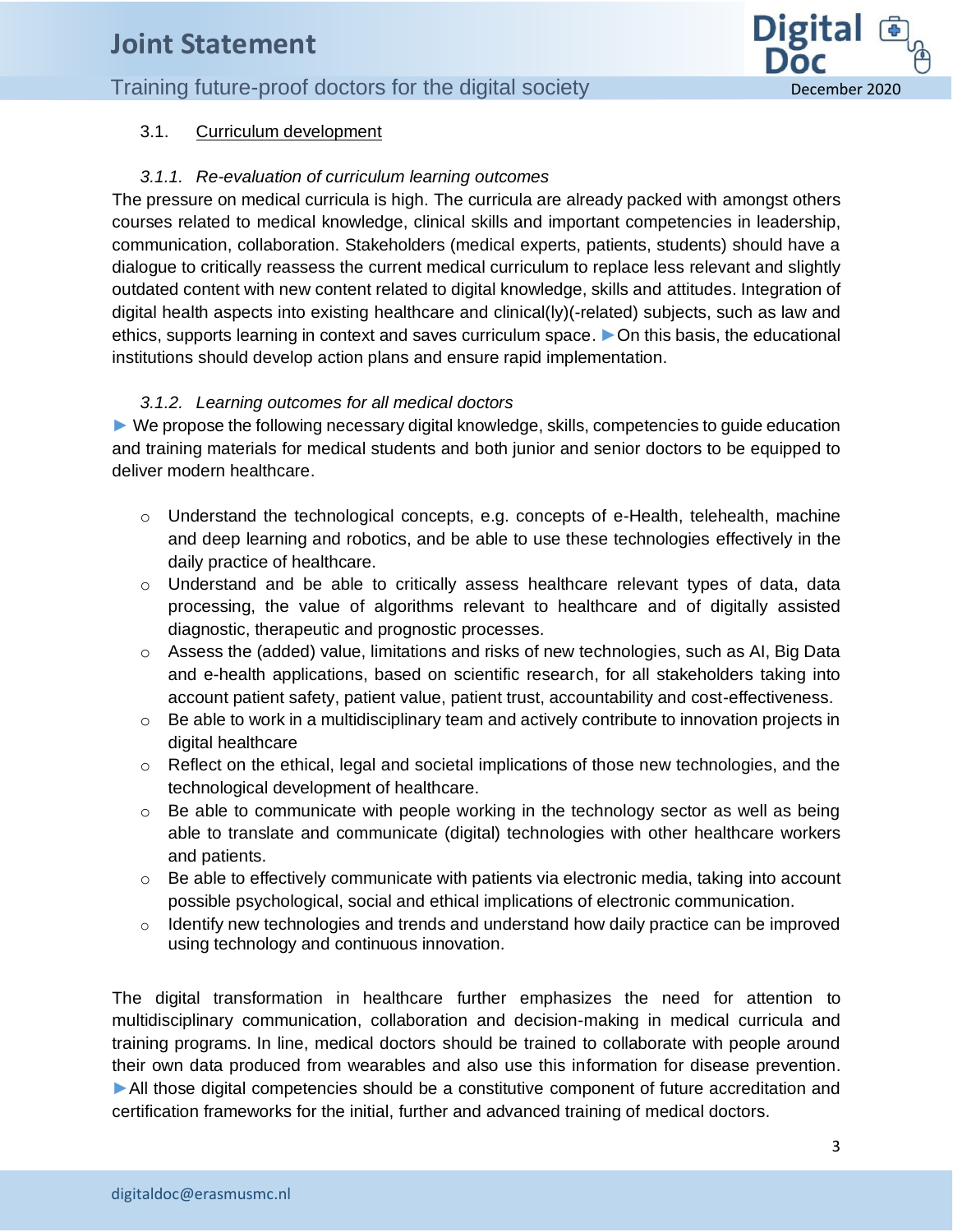## **CEPT CEPT CEPT CEPT CEPT CEPT CEPT CEPT CEPT CEPT CEPT CEPT CEPT CEPT CEPT CEPT CEPT CEPT CEPT CEPT CEPT CEPT CEPT CEPT CEPT CEPT CEPT CEPT CEPT CEPT CEPT CEPT**



#### *3.1.3. Flexible curriculum build-up*

It is important to come up with well-motivated and well-designed modules, based on the changes in the role and daily practice of doctors and thus the knowledge, skills and attitudes they need. However, the high speed of change in this digital transformation needs to be taken into account when developing curricula. ► Flexibility needs to be created to allow for curricular adjustments to meet the necessary digital competence standards. Integration of digital health aspects into existing clinical/healthcare (related) subjects allows the flexibility needed. ►Faculty and educational grants should foster collaboration between disciplines to optimize integration and remain updated.

#### 3.2. Qualified healthcare professionals / educational leaders

#### *3.2.1. Train the trainers*

The current population of biomedical and medical experts, the teachers within our medical schools and (university) hospitals, are not well prepared for their role in teaching digital competencies and implementing digital teaching/learning formats. This means that those digital competencies need to be implemented in their own education, training, and continuous professional development. ► Therefore, the first and most important step is to "train the trainers" helping them to become the corner stone in this digital transformation in medicine.

#### *3.2.2. Training pathways for digital health leaders*

We also identify the need to build new frameworks on further specialisation in the field providing doctors an opportunity to not only acquire core competencies (described above) but also to have an official and accredited pathway to further build their expertise in the field and to become digital leaders at local or even national level. We will need doctors who can serve as digital health leaders and improve their departments or hospitals by continuous stimulation for adoption of newest digital technologies (local digital health leaders) and alongside who will be the experts in national or international e-health committees as well as who will build national digital health strategies or create successful innovations themselves (Digital Health Experts). ► Building such digital health leadership academies would require additional resources, as more emphasis is needed to build doctor`s soft skills such as change and organisational management, leadership and communication skills as well as the ability to innovate and work in a (multidisciplinary) team. Only by providing core competencies to all medical doctors and students and preparing local digital leaders together with national digital experts we can ensure swift and overarching transition to new digital future.

#### *3.2.3. New professional profiles/new types of experts needed*

Learning outcomes for medical education should be defined for the initial, further and advanced training of medical doctors. Nevertheless, not all medical doctors can, nor should, become digital experts. The digital transformation of healthcare will change the roles and functions of most healthcare professionals and will also reveal new professions and expertise to support and collaborate with medical doctors in their daily practice. New interdisciplinary professional profiles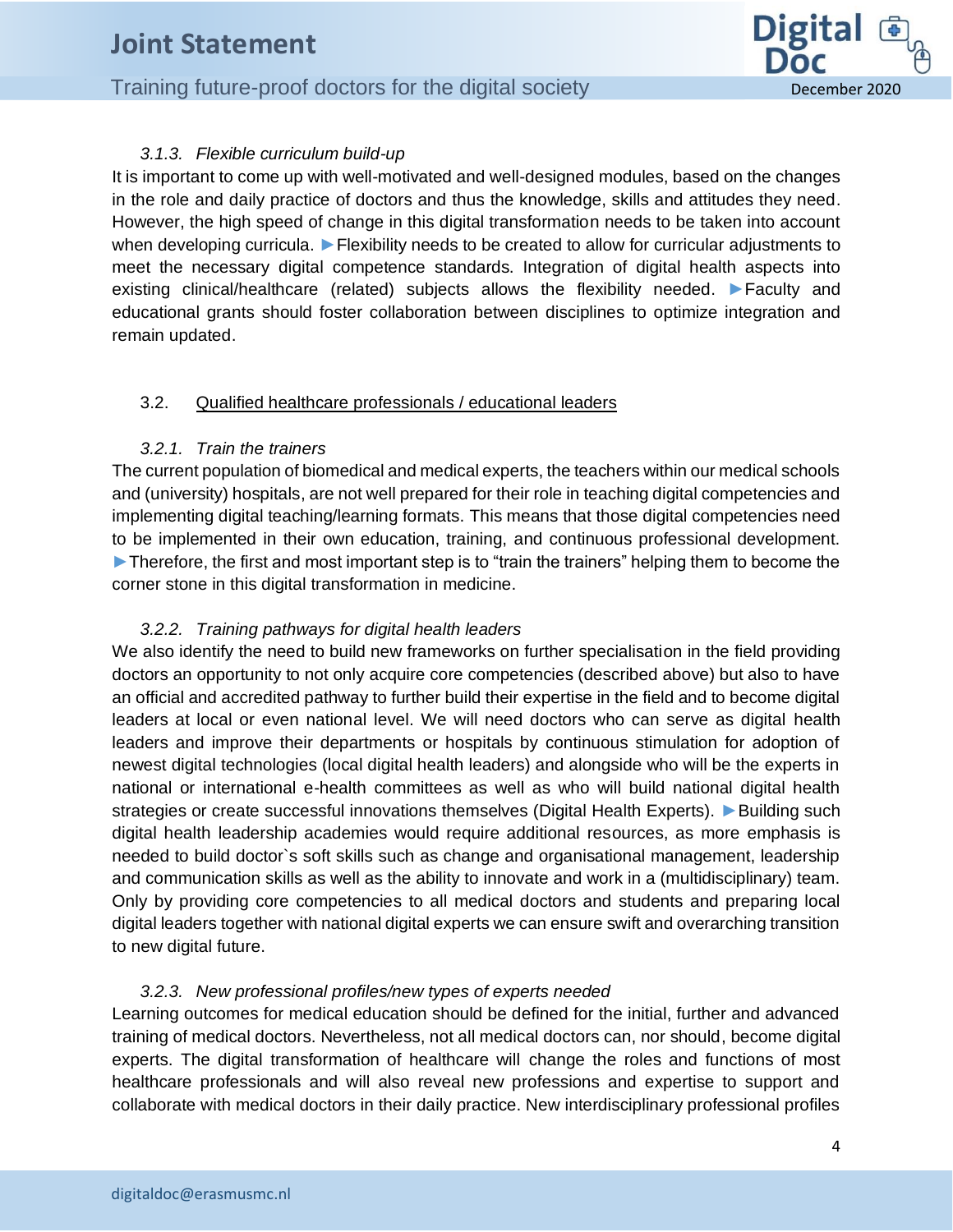# **CEPT CEPT CEPT CEPT CEPT CEPT CEPT CEPT CEPT CEPT CEPT CEPT CEPT CEPT CEPT CEPT CEPT CEPT CEPT CEPT CEPT CEPT CEPT CEPT CEPT CEPT CEPT CEPT CEPT CEPT CEPT CEPT**

**Digital** Doc

need to be developed to help shape the digital transformation in a meaningful, effective, ethical, evidence-based and affordable way. ▶Research and skills forecasts on these new professions is needed, as well as the development of Bachelor and Master programs, such as Technical Medicine (e.g. The Netherlands), Clinical Informatics (e.g. Austria) and Health Informatics (e.g. Denmark), that offer the training for these professionals.

#### 3.3. Supportive Context / Environment

#### *3.3.1. Take into account people's mentalities; coping with change*

Physicians provide medical care based on deep-rooted personal, social and institutional beliefs and practices. Digital transformation will be a long-lasting, disruptive process that changes roles, tasks and functions. Therefore, future and current medical doctors should be trained to deal with change and in particular digital transformation. The healthcare system, together with educational leaders, should empower future and current healthcare professionals to initiate and embrace digital solutions that are useful for patients and believe/propagate that medical practice can benefit from them. ►It is important to equip doctors with needed competencies and mindset to constantly improve their practice and critically appraise new tools as technology will only change more rapidly in the future.

In addition, health care professionals must have the flexibility to deal with patients who adapt and those who do not adapt. ►Healthcare professionals need to be made aware of the long-term impact of this digital transformation on the patient-doctor relationship.

*3.3.2. Co-creation in technology-assisted medical care: dedicated professorships needed* Digital health is the responsibility of the health care sector and not (only) of the IT sector and technical universities. Healthcare professionals, driven to have a positive impact on patients' quality of life and a healthy society, should drive digital transformation rather than follow the lead of the industry to ensure it is not just about automation and efficiency, but about enhancing quality of healthcare and health. ►We call for a proactive role for physicians to assess and influence the development and introduction of new digital technologies. ►We call for technical universities and other technology partners to engage with (university) hospitals and medical professionals to involve them in R&D and actively collaborate in curriculum design and evidence-based innovation in digital health. ►We call for financial support for the development of training programs/modules as well as for innovation projects in which healthcare innovations are co-created with technological experts and healthcare professionals. ►We call for technical and medical schools to establish specific professorships to strengthen both teaching and research aspects of the digital transformation of the healthcare system.

#### *3.3.3. Evidence-based implementation of new technologies*

Technology developments are moving so fast, supported by the enthusiasm of policy makers, sometimes seemingly so attractive that they are pushed to implementation without being thoroughly investigated. Medical doctors should play a critical role in creating this evidence for the clinical efficacy of these new technologies in the future. To ensure that technology-assisted interventions that we implement are evidence-based, doctors must be encouraged not only to interact with technology, but also to co-create and evaluate innovations (see learning outcomes).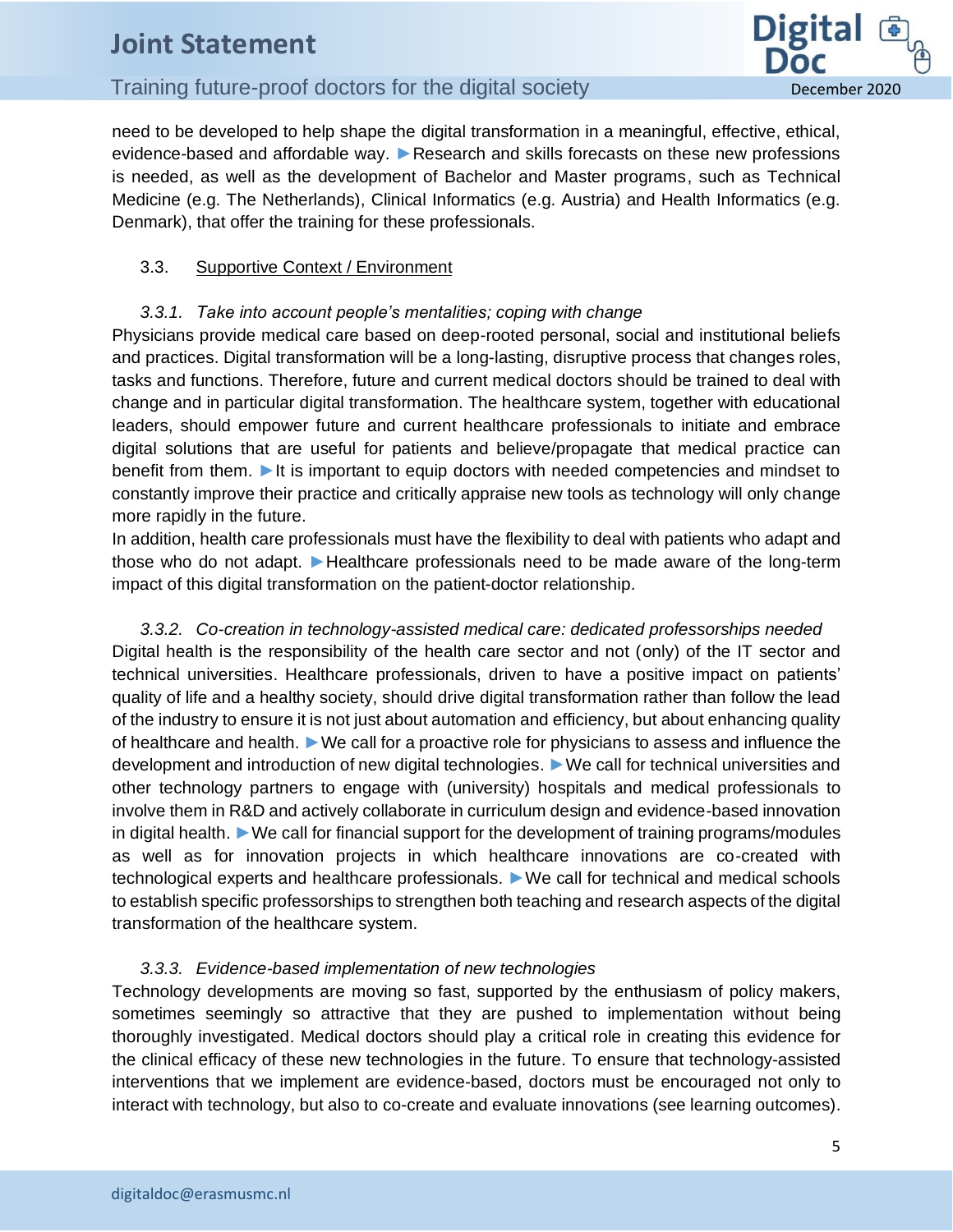# **CEPT CEPT CEPT CEPT CEPT CEPT CEPT CEPT CEPT CEPT CEPT CEPT CEPT CEPT CEPT CEPT CEPT CEPT CEPT CEPT CEPT CEPT CEPT CEPT CEPT CEPT CEPT CEPT CEPT CEPT CEPT CEPT**

**Digital** Doc

This emphasizes the need for educating students to be more critical about the use of digital medicine. ▶That is why we advocate curriculum elements in which students are actively involved in digital health (evaluation) research and innovative developments and experience implementing such technologies into daily clinical practise. ► We call for support and opportunities for students and medical staff who want to develop themselves further and want to become digital health leaders to ensure evidence-based implementation of new technologies. Extra(curricular) training, internships, fellowships, etc should be encouraged.

3.3.4. *Join forces and spread the expertise: Increase interoperability and mobility*  Since the digital transformation of the healthcare system will be a joint effort across professional boundaries and national boundaries, ►we call on professional clinical organisations and regulators/policy makers to establish general standards, regulations, and validation criteria and systems, to ensure proper use and to facilitate development of digital health technologies and enhance interoperability. ►Formation of expert communities should be promoted and an interdisciplinary collaboration of all contributing fields – including computer science, medical informatics, biomedical engineering and the like, but also psychology, healthcare professions and social sciences – should be fostered. ▶ Sharing of expertise, tools, data, and education components should be facilitated across borders.

#### **4. Conclusion and call to action**

Digital Doc is a network *of* educators *for* educators. European deans, educational leaders, medical doctors, digital health professionals and medical students have joined forces and are committed to push forward the above mentioned recommendations.

We are thankful for the effort of the European Commission on this topic of skills for digital health. The nomination of a Thematic Network stimulated and inspired us, allowed for fruitful exchanges of thoughts, experiences and provided a network of connections between relevant actors across the EU.

Digital Doc highly appreciates it that many of the points the network discussed are reflected in the upcoming EU funding programmes (2021-2027), especially in the Erasmus Programme, EU4Health programme and the Digital Europe Programme. All actors active in Digital Doc are called to join forces and make the most of these programmes to advance our agenda.

In order for us to do so, we would like to raise attention to the specific situation in medical education, particularly to the role of (university) hospitals. In all EU countries academic and/or non-academic hospitals play an important role in the training of doctors. In some EU countries the (university) hospitals are even the main educators of our future doctors. We call for the EU to recognize the educational responsibility and capacity of training hospitals in order to be able to participate in all EU actions and funding for education.

We consider European collaboration of high added value to innovate and improve the quality of our medical education. EU support to facilitate further exchange of knowledge and insights will help us to really implement digital skills in medical education. European collaboration will contribute to achieve better transparency between medical education programmes, necessary to facilitate EU mobility of (future) doctors.